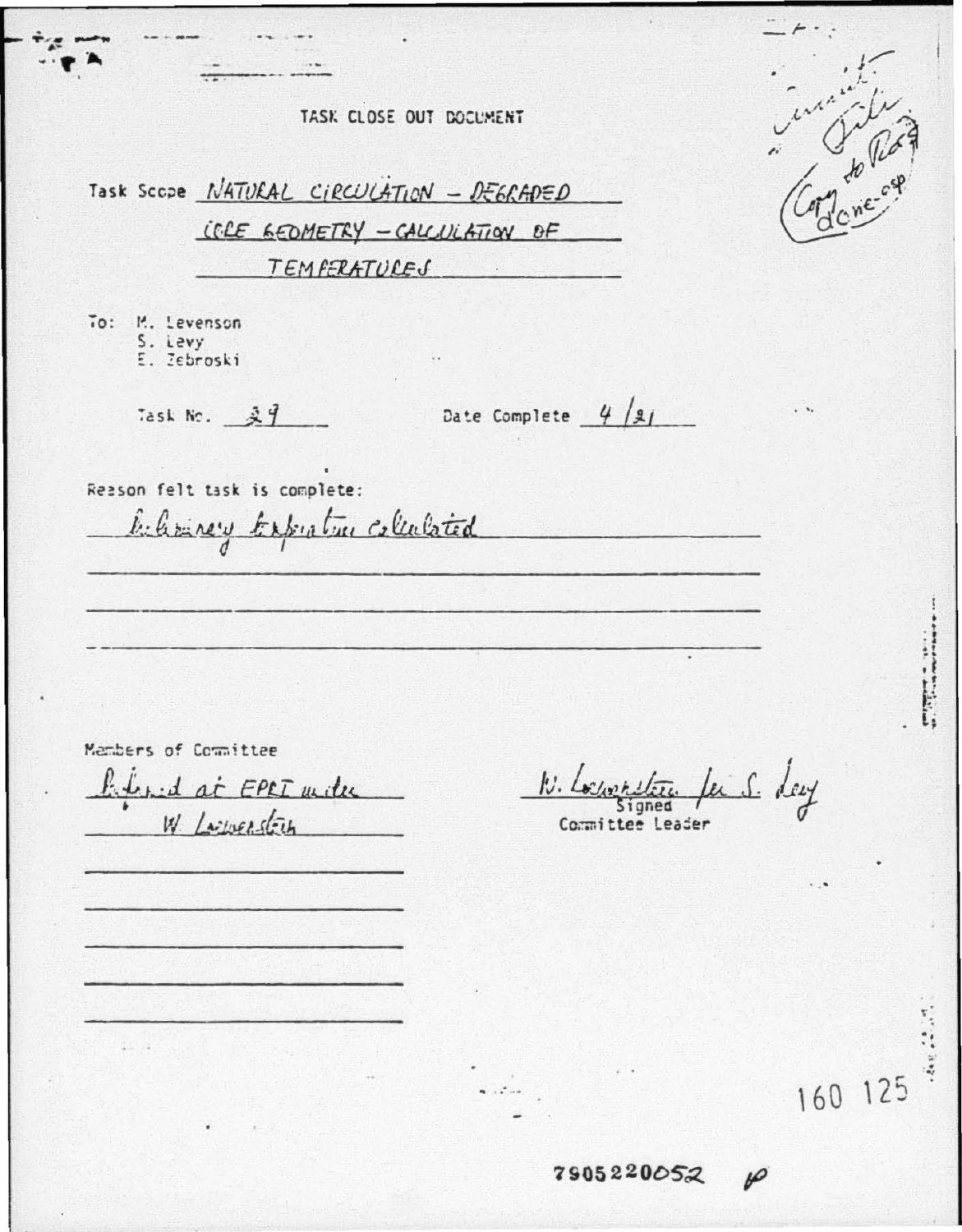|           |                  | To Milevanson                                                                                                                                                                                                                                                                  |             |  |
|-----------|------------------|--------------------------------------------------------------------------------------------------------------------------------------------------------------------------------------------------------------------------------------------------------------------------------|-------------|--|
|           |                  | Fini Wilsonscartein<br>RATURAL CIRCULATION/DEGRADED CORE EXPERIMENT                                                                                                                                                                                                            | $\mu^{\mu}$ |  |
|           |                  | OBJECTIVE: To ascertain the efficiency of cooling by free convection within<br>degraded core.                                                                                                                                                                                  |             |  |
|           |                  | ASSUNPTION: (1) Fuel has collected in layers over central core region at<br>grid spacer elevations. (15 inches apart)                                                                                                                                                          |             |  |
|           |                  | (2) Heat generation rate of 1.5x10 <sup>-3</sup> of nominal full power<br>(2732 M).                                                                                                                                                                                            |             |  |
|           |                  | (3) Total blockage of central core region (annular bypass of<br>scaled dimensions)                                                                                                                                                                                             |             |  |
|           |                  | a) $3/4$ blockage<br>b) 7/8 blockage                                                                                                                                                                                                                                           |             |  |
| SOLUTION: |                  | (1) Use Volume Scaling (i.e. KW/ft <sup>3</sup> water)                                                                                                                                                                                                                         |             |  |
|           | $(2)$ $q_{core}$ | $= 4.1 M$                                                                                                                                                                                                                                                                      |             |  |
|           |                  | $Q_{1eyer}$<br>= $450$ KW (9 layers) > Target TMI                                                                                                                                                                                                                              |             |  |
|           |                  | Laver<br>$6.3 \frac{rd}{ft^3}$<br>Layer                                                                                                                                                                                                                                        |             |  |
|           |                  | Test Vessel 1.D.<br>= 9 inches<br>Test Pressure<br>= Atrespheric<br>$= 0.300$ in. (3/4 Blocked)<br>Plate to Wall Gap<br>$= 0.150$ in. (7/8 biocked) } Test Model<br>Piate to Wall Gap<br>Target Test Model Q<br>$= 0.23$ KW/layer<br>$= 1.25$ inches<br>Specing between layers |             |  |
|           |                  | G <sub>layer</sub><br>0.21 NH/layer<br>Achieved<br>0.40 K/layer<br><sup>Q</sup> layer<br>0.67 KW/Tayer<br>0 <sub>layer</sub>                                                                                                                                                   |             |  |
| RESULTS:  | (1)              | Boiling not observed anywhere during free convection.                                                                                                                                                                                                                          |             |  |
|           |                  | (2) Threshold of local boiling (top layer) only observed when<br>inlet flow reduced by use of valve.                                                                                                                                                                           |             |  |
|           |                  | (3) See Figure attached for actual results.                                                                                                                                                                                                                                    | 160 126     |  |
|           |                  |                                                                                                                                                                                                                                                                                |             |  |
|           |                  |                                                                                                                                                                                                                                                                                |             |  |

ł

 $\frac{1}{1}$ 

ŝ,

 $\ddot{\phantom{a}}$ 

I

 $\ddot{\phantom{a}}$ 

 $\cdots$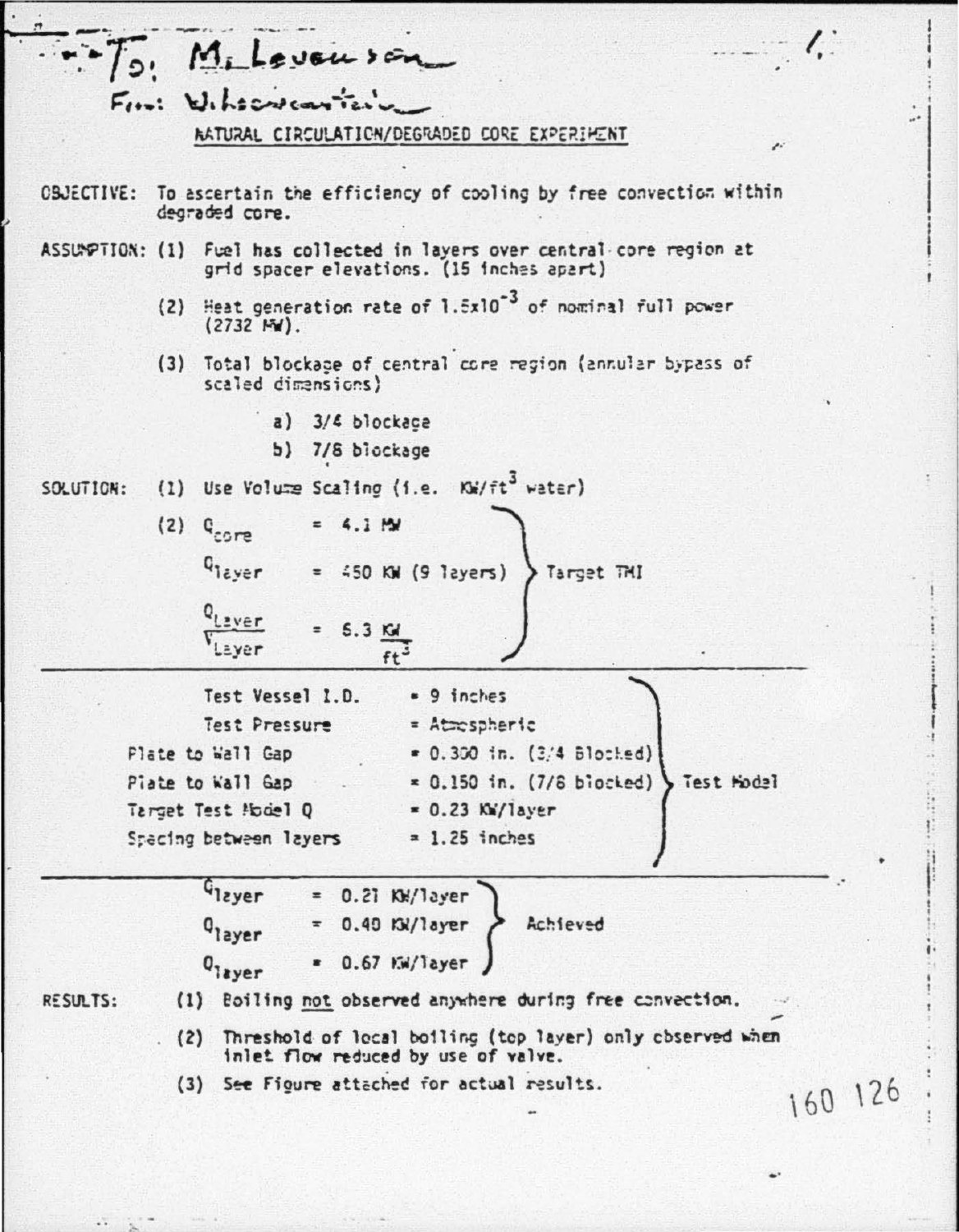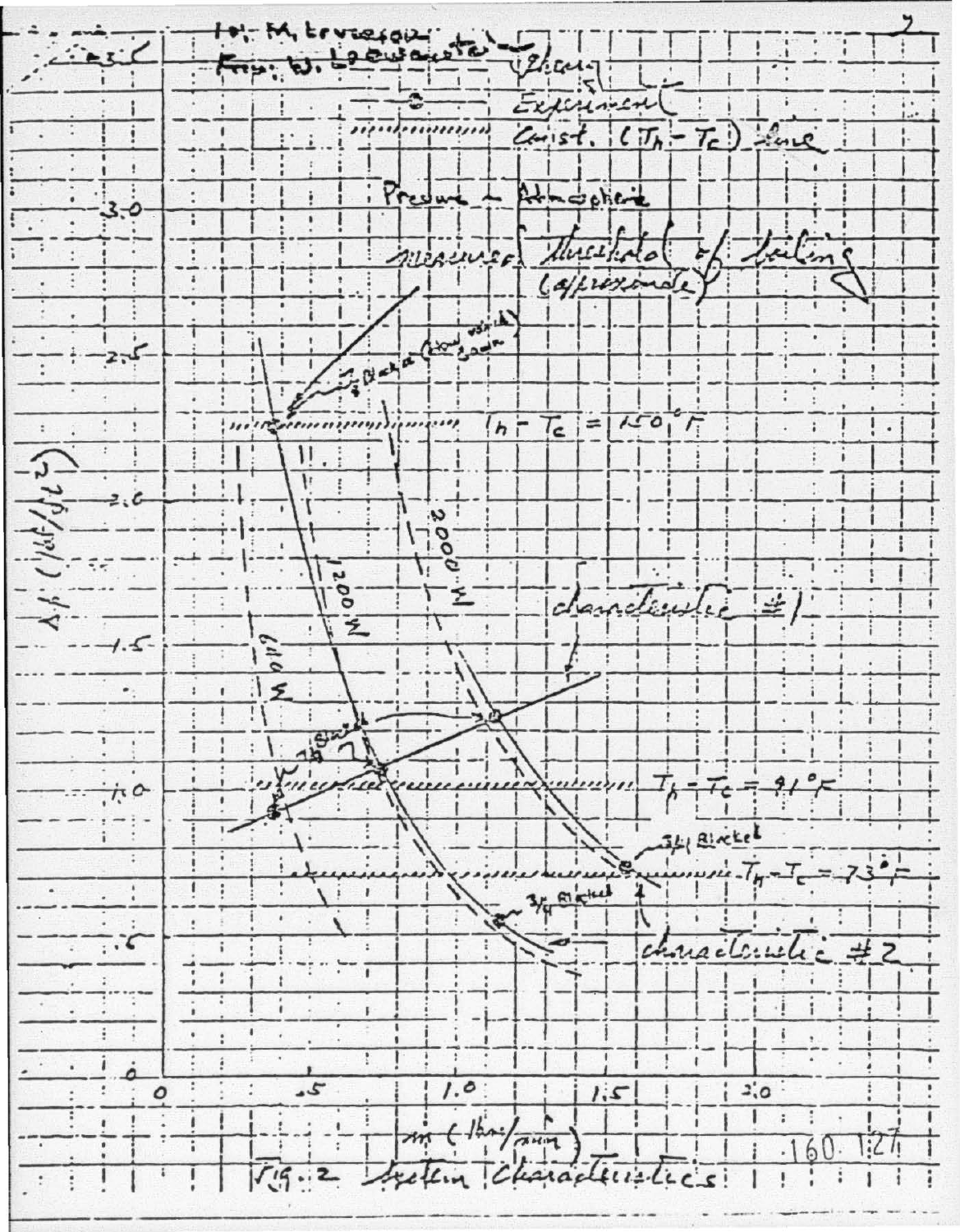$10$ . M. Levenron  $F(x, y, \lambda)$ 

Pree Convection Eest Transfer Calculations Through "Forcus" Media

 $\cdot$  3

- Calculate four, caseas **A.** 
	- 1. System pressure = 900 psi Inlet tesperature = 280°F and 350°F
	- 2. System presente is atmospheric Inlet temperature =  $170^{\circ}$ F and  $200^{\circ}$ F

## Assumptions:

- 1. Power = 0.2% of 2500%W ~ 6MW
- 2. Core divided into 8 regions defined by spacers.
- 3. Begion with porous medium has dimeter of 105 in.
- 4. Porous nedium is defined by cylinders of .4" diameter spaced with a pitch to diameter ratio of 1.065 in a staggered grid. This gives a porosity of 20%. For heat transfer area the ends of the cylinders are ignored.
- 5. Assume 3 "trays" of porous material, in following geometry.



## Results:

 $-7$ 

1. The heat transfer rate required in the porous medium is 306 BTU/hr fz<sup>2</sup> to carry away the heat generated. (If a temperature difference of 100°F is 160 128